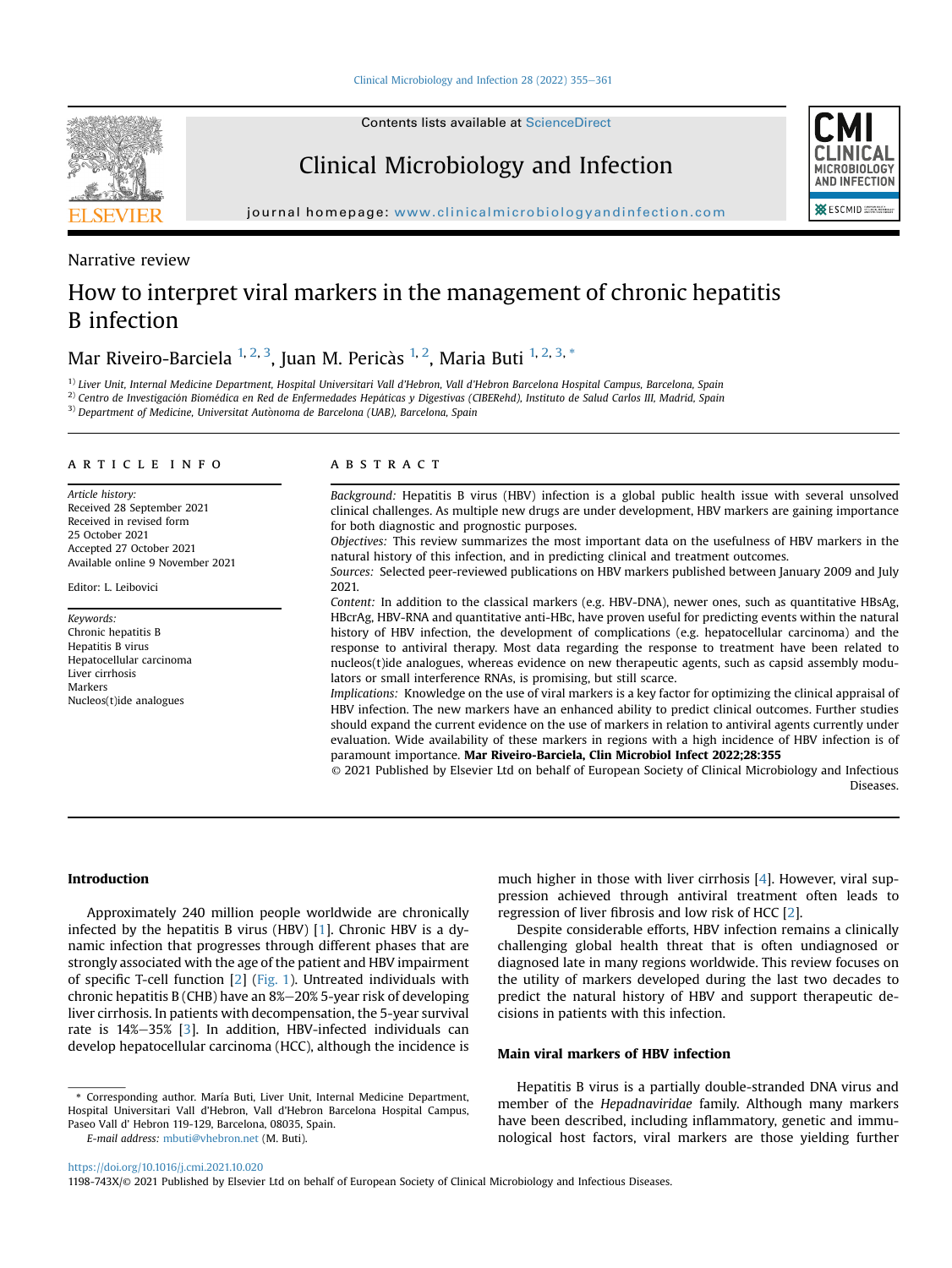<span id="page-1-0"></span>

Fig. 1. Evolution of hepatitis B serum viral markers during the natural history of chronic hepatitis B virus (HBV) infection. Levels of viral markers are higher in hepatitis B envelope antigen (HBeAg) -positive individuals than in HBeAg-negative individuals. In addition, their detection and values are more frequent and higher, respectively, in patients with chronic hepatitis compared with chronic infection. During the chronic hepatitis B (CHB) phases, either HBeAg-positive or -negative, the viral markers tend to fluctuate. After HBeAg seroconversion, there is a downturn in their levels, with relative stability during HBeAg-negative infection, and a new upturn and oscillations during HBeAg-negative CHB. Across all phases of HBV infection, HBV-RNA values are usually 2 log lower than HBV-DNA.

evidence and usefulness in the natural history and treatment of HBV infection [\[5](#page-5-4)].

Classical HBV markers include HBV-DNA and hepatitis B e antigen (HBeAg). HBV-DNA quantification is central to hepatitis B management, as classification of the infection is mainly based on HBV-DNA values [[2](#page-5-1)] and the association between HBV-DNA and the development of cirrhosis [\[6](#page-5-5)] and HCC [\[7](#page-5-6)] is well-documented. HBeAg, an HBV protein that enables the virus to establish infection, is linked with high viral replication and infectivity [[5](#page-5-4)]. HBeAgpositive status is associated with poorer prognosis and higher risk of HCC; hence, seroconversion to anti-HBe is a therapeutic end point for HBeAg-positive patients [[8](#page-5-7)]. The lack of commercial tests for HBeAg quantification limits its usefulness in clinical practice, and there are few data on its potential role as a marker for guiding therapy response [\[5](#page-5-4)].

Concerning the newer viral markers, the most widely used of these in clinical practice are commercially available tests, such as quantitative hepatitis B surface antigen (qHBsAg), hepatitis B corerelated antigen (HBcrAg) and, to a lesser extent, HBV-RNA [\[5](#page-5-4)]. HBsAg is the hallmark for diagnosing HBV infection [[2](#page-5-1)]. Although the value of HBsAg quantification was recognized early on, its use has been generalized only in recent years. HBsAg is the glycosylated envelope protein of the mature HBV virion, composed of three HBsAg proteins. Apart from virions, the serum of viraemic patients includes two types of non-infectious particles, which are 1000-fold more numerous than virions and are believed to serve as decoys for humoral immunity [[9\]](#page-5-8). These subviral particles are derived from both covalently closed circular DNA (cccDNA) and integrated DNA, especially in HBeAg-negative patients. Therefore, HBsAg is also produced from HBV-DNA integrated into the host genome [[9\]](#page-5-8).

More recently, HBcrAg has been pointed out as a promising viral marker, because the three proteins it includes (hepatitis B core antigen, HBeAg and core-related protein p22-p22cr) derive exclusively from cccDNA transcriptional activity [[10\]](#page-5-9), whereas HBsAg is translated from both cccDNA and integrated DNA [\[9](#page-5-8)].

Serum HBV-RNA consists of RNA from virion particles in which the pre-genomic RNA has been non- or partially reverse-transcribed [[11](#page-5-10)]. Thus, HBV-RNA quantification would potentially allow monitoring of cccDNA transcriptional activity. Nonetheless, this technique has some shortcomings, such as the limited sensitivity of current assays and the possible interference of HBV-DNA in RNA detection [[12\]](#page-5-11). The latter is especially important in the treatmentnaive population. However, as reverse transcription is blocked by antiviral therapy, HBV-RNA quantification could potentially enable monitoring of cccDNA transcriptional activity  $[13-15]$  $[13-15]$  $[13-15]$  in patients receiving nucleos(t)ide analogues (NAs). A summary of the HBV markers reviewed and their potential uses is shown in [Table 1.](#page-2-0)

### Role of markers in the natural history of HBV infection

### Identification of HBV inactive carriers

The term HBeAg-negative chronic HBV infection is used to refer to what was formerly known as the inactive carrier (IC) state ([Fig. 1](#page-1-0)). HBeAg-negative infection has a favourable long-term prognosis, with negligible risk of cirrhosis and HCC [\[2\]](#page-5-1). Inactive carriers are characterized by persistently normal alanine transaminase levels, HBV-DNA <2000 IU/mL and mild or absent liver fibrosis [[2\]](#page-5-1). Early identification of IC status avoids the close monitoring needed for proper classification of the HBV phase, especially during the first year after diagnosis [\[2\]](#page-5-1).

Brunetto et al. proposed qHBsAg values < 1000 IU/mL together with HBV-DNA <2000 IU/mL to classify genotype D HBV ICs, with a diagnostic accuracy  $>94\%$  [\[16](#page-5-13)]. However, the impact of the genotype on qHBsAg has made this cut-off less useful in non-D genotypes [[17,](#page-5-14)[18\]](#page-5-15). The composition of HBsAg may also play a role in prompt recognition of ICs, as they show lower proportions of large and middle-sized surface proteins than HBeAg-negative individuals with CHB [\[19](#page-5-16)].

A cut-off of HBcrAg 3 logU/mL has also shown good diagnostic performance in single-point identification of ICs, regardless of HBV genotype [\[20,](#page-5-17)[21\]](#page-5-18).

HBV-RNA was detectable in only 59% of HBeAg-negative individuals in a recent study, dropping to 38% when only ICs were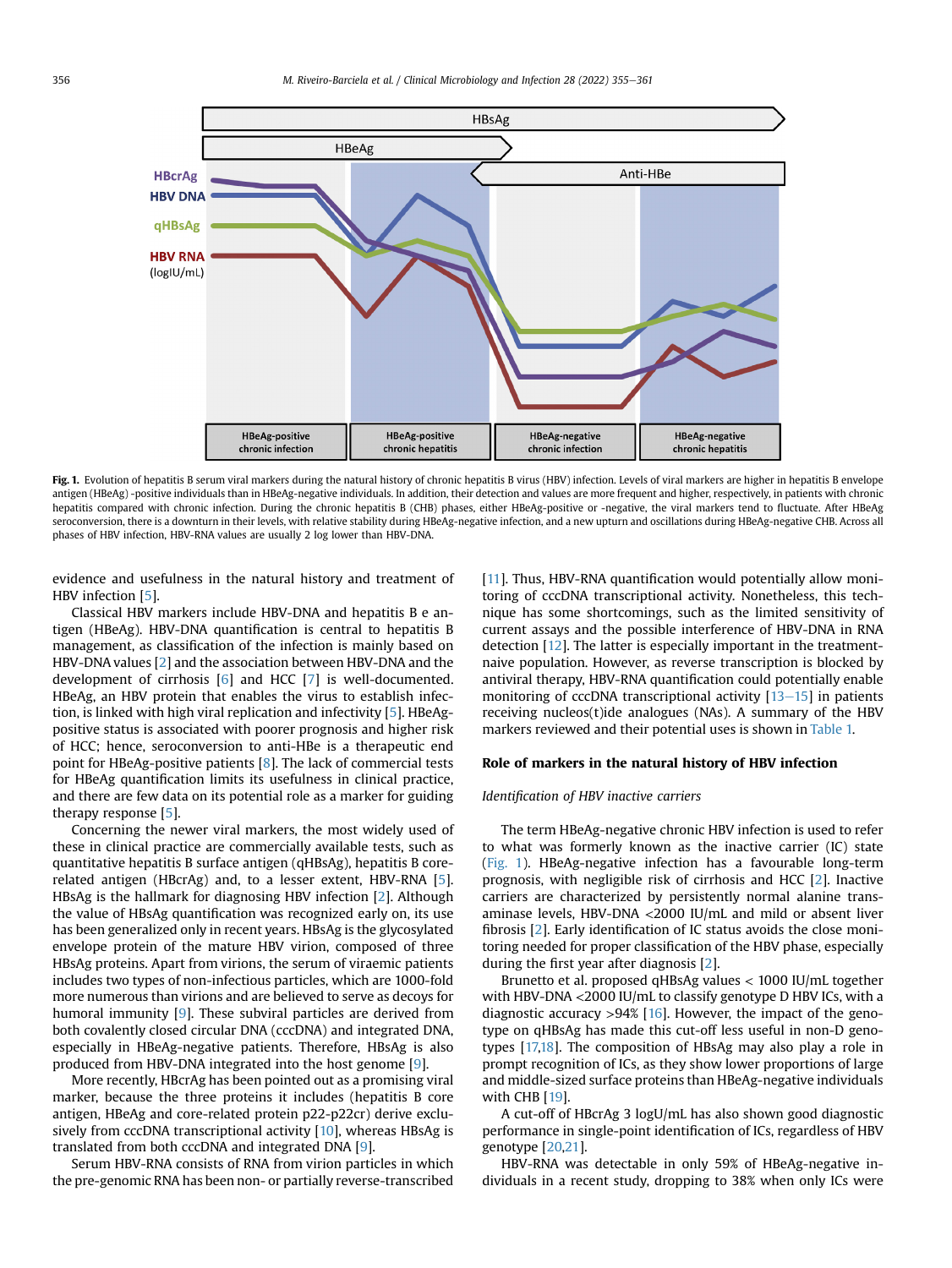<span id="page-2-0"></span>

| Table 1                                                                                                                |  |
|------------------------------------------------------------------------------------------------------------------------|--|
| Summary of established and potential usefulness of HBV markers for predicting disease evolution and treatment response |  |

| Marker                             | Identification of<br>inactive carriers | HCC development | HBsAg loss (spontaneous<br>or therapy-induced) | Relapse after NA<br>discontinuation | References                          |
|------------------------------------|----------------------------------------|-----------------|------------------------------------------------|-------------------------------------|-------------------------------------|
| qHBsAg                             |                                        |                 |                                                |                                     | $[16, 18, 30 - 32, 40, 41, 43, 65]$ |
| Large and middle<br>HBsAg proteins |                                        |                 |                                                |                                     | [19, 59]                            |
| <b>HBcrAg</b>                      |                                        |                 |                                                |                                     | $[18, 20, 22, 33 - 36, 44, 45]$     |
| <b>HBV-RNA</b>                     |                                        |                 |                                                |                                     | $[11, 13, 22 - 24, 38, 46, 54]$     |
| qAnti-HBc                          |                                        |                 |                                                |                                     | [25, 26, 67]                        |

Abbreviations: HBcrAg, hepatitis B core-related antigen; HBsAg, hepatitis B surface antigen; HBV, hepatitis B virus; HCC, hepatocellular carcinoma; NA, nucleos(t)ide analogues; qAnti-HBc, quantitative hepatitis B core protein antibody; qHBsAg, quantitative HBsAg.

considered [[22](#page-5-19)]. Similarly, some studies have shown significantly lower HBV-RNA levels in HBV ICs [[23](#page-5-20)[,24\]](#page-5-21). Nonetheless, the area under the receiver operating characteristics curve in a cohort including 105 HBeAg-negative naive individuals was only 0.639 [\[24\]](#page-5-21), and an exact cut-off has yet to be recommended. Data are scarce on quantitative analysis of hepatitis B core protein antibody (qAnti-HBc), although lower levels have been reported in ICs than in individuals with CHB [[25](#page-5-22)[,26\]](#page-5-23).

#### Risk of developing HCC

Infection with HBV is the leading cause of HCC worldwide [\[27\]](#page-5-24). In addition to underlying cirrhosis, older age, geographical origin and male sex are well-known risk factors for HBV-related HCC [\[2\]](#page-5-1). Concerning specific HBV-associated factors, genotype C, HBV-DNA, core promoter mutations and HBeAg-positive status have been linked with increased HCC rates in Asian populations [\[8](#page-5-7)[,28,](#page-5-25)[29\]](#page-5-26).

In a large cohort of HBeAg-negative patients with low HBV-DNA levels and no liver cirrhosis, those with baseline qHBsAg at >1000 IU/mL had 14-fold higher risk of HCC [\[30\]](#page-5-27). This qHBsAg threshold has also been pinpointed as a predictor of HCC recurrence after surgical resection [\[31,](#page-5-28)[32](#page-5-29)]. HBcrAg levels have also been linked with HCC risk. Among naive HBeAg-negative Asian patients, HBcrAg >2.9 logU/mL and >4 logU/mL have been associated with 5-fold and 6.3-fold hazard ratios of incident HCC, respectively [[33](#page-5-30)[,34\]](#page-5-31). This may be useful for selecting naive HBeAg-negative patients not fulfilling treatment criteria but who could benefit from close follow up and HCC surveillance. In patients who have undergone liver transplantation or curative resection for HCC, HBcrAg levels  $\geq$ 4.8 or 5 logU/mL were predictive of a five-fold and nine-fold risk of recurrence, respectively [\[35](#page-5-32)[,36\]](#page-5-33).

Detection of pre-genomic RNA and cccDNA in liver tissue of HBV-infected individuals with HCC has been correlated to an absence of tumoral microvascular invasion and to a better prognosis [[37\]](#page-5-34). However, data on these markers as HCC predictors are scarce. Preliminary results suggest an association between higher HBV-RNA levels and an increased risk of HCC development [[38](#page-5-35)].

#### Spontaneous HBsAg loss

Around  $0.5\% - 1\%$  of individuals with HBV per year achieve HBsAg loss or functional cure of HBV infection [\[2](#page-5-1)]. Determinant factors associated with spontaneous HBsAg seroclearance include older age, HBeAg seronegativity and duration of chronic HBV infection, usually  $>15$  years of IC status [\[39\]](#page-5-36). Some studies have suggested that qHBsAg levels may help in predicting this outcome. A cohort study including 390 patients reported that HBsAg levels at 1 year following HBeAg seroconversion were inversely associated with HBsAg loss. The HBsAg loss rates were higher in those with HBsAg of 100-999 IU/mL and <100 IU/mL, with hazard ratios of 4.4 and 24.3, respectively  $[40]$  $[40]$  $[40]$ . In a Taiwanese study, qHBsAg <100 IU/ mL had 75% sensitivity and 91% specificity to predict HBsAg seroclearance after a mean follow up of  $>7$  years [\[41\]](#page-5-38). The dynamics of qHBsAg levels have also been linked to the probability of HBsAg loss. In another study, 77% of patients with a qHBsAg drop >1 logIU/ mL achieved HBsAg loss [\[42\]](#page-5-39). Seto et al. reported similar results, with 0.5 logIU/mL and <200 IU/mL qHBsAg reductions as predictors of HBsAg loss in naive HBeAg-negative individuals [\[43\]](#page-5-40).

Although most individuals (79%-89%) with spontaneous HBsAg seroclearance have undetectable HBcrAg levels [\[44,](#page-5-41)[45](#page-6-0)], longitudinal studies assessing the optimal HBcrAg cut-off for predicting this outcome are lacking. Similar results have been seen with HBV-RNA, with the majority of ICs showing low or undetectable levels [\[13](#page-5-12)[,46\]](#page-6-1).

# Role of serum HBV markers in treated patients with CHB

# Current standard therapy

Most treated patients with CHB are currently receiving NAs. Very few are treated with pegylated interferon (pegIFN) because of its considerable limitations. In those receiving NAs, undetectable HBV-DNA is the rule, but HBsAg remains detectable. In recent years, several studies have shown the potential of serum HBV markers for monitoring therapy by identifying patients with a higher likelihood of HBsAg loss and therapy discontinuation.

# Monitoring HBV therapy

Levels of HBsAg decline very slowly in virally suppressed patients on NAs, particularly HBeAg-negative patients, as the integrated HBV genomes maintain HBsAg transcription ([Fig. 2](#page-3-0)). A minority of HBeAg-positive individuals show dramatic declines in HBsAg (>1 log at week 24 of NA therapy), which is associated with further HBsAg clearance [\[47\]](#page-6-2). HBsAg loss is uncommon, particularly in the HBeAg-negative population  $[48]$  $[48]$ . In pegIFN-treated patients, HBsAg level at week 12 or week 24 allows selection of patients for early discontinuation of pegIFN because of the high likelihood of non-response [\[49\]](#page-6-4). HBsAg measures the activities of both integrated HBV-DNA and cccDNA, and low HBsAg in patients receiving NAs indicates host immune clearance [\[50\]](#page-6-5).

Regarding other markers, in a cohort of 222 patients with CHB (90 HBeAg-positive and 132 HBeAg-negative) receiving long-term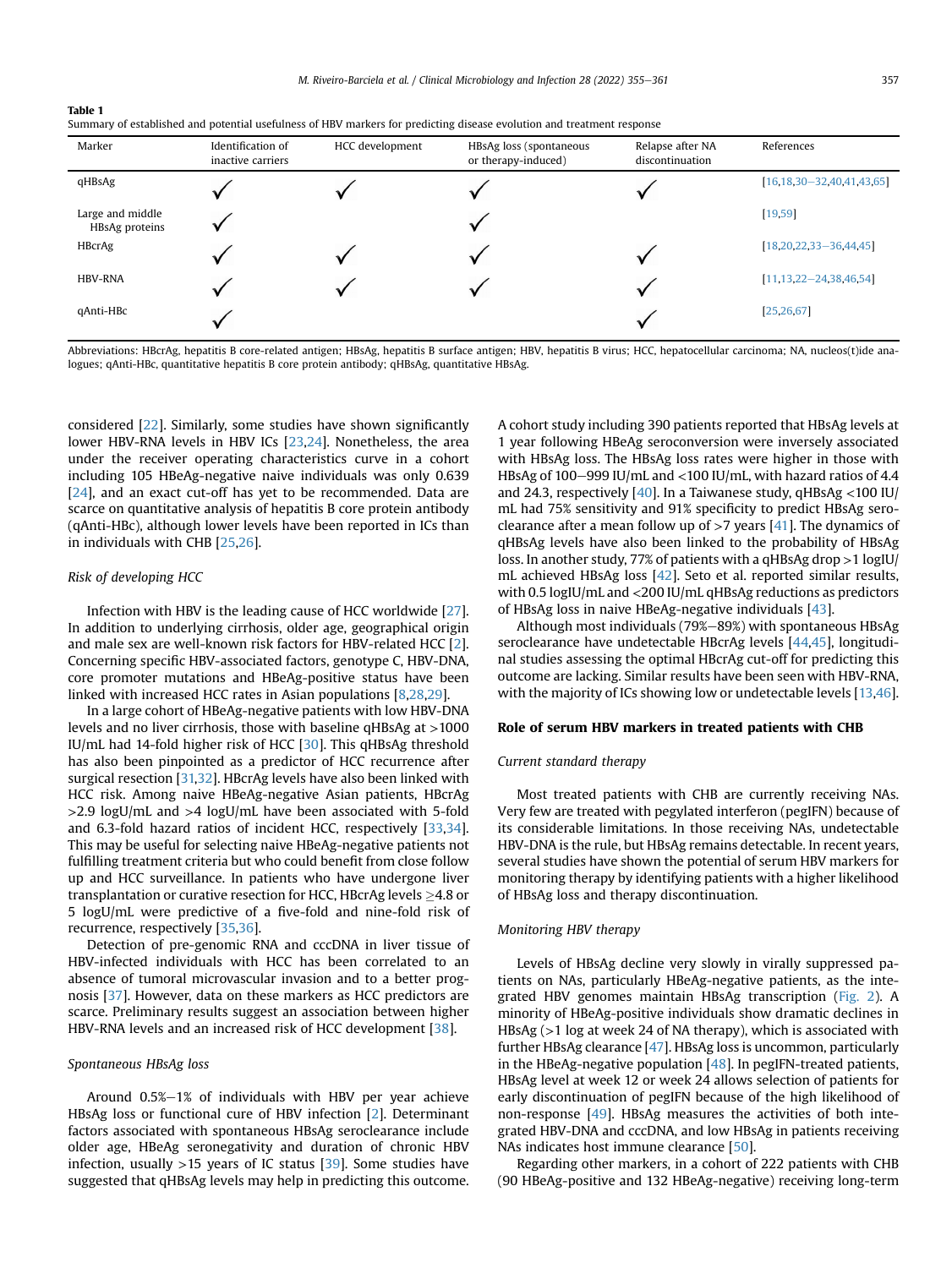<span id="page-3-0"></span>

Fig. 2. Evolution of hepatitis B virus (HBV) serum markers during antiviral therapy with nucleos(t)ide analogues (NAs) in hepatitis B envelope antigen (HBeAg) -negative patients with chronic hepatitis B. (a) After the start of NA therapy there is an increase in HBV-RNA as a result of the decrease in production of complete HBV virions [[11](#page-5-10)[,73](#page-6-13)]. The drop in HBV-DNA is usually quick, and most HBeAg-negative patients achieve virological suppression (undetectable HBV-DNA) within the first 2-3 years of treatment [\[2\]](#page-5-1). After the initial upturn, HBV-RNA slowly decreases until it becomes undetectable in up to 95% of patients after 10-14 years of therapy [[53\]](#page-6-12). Hepatitis B core-related antigen (HBcrAg) progressively declines over time, and most patients have undetectable levels after 10 years of NAs. After HBV-DNA, HBV-RNA is the next viral marker to become undetectable, followed by HBcrAg [\[74\]](#page-6-14). The decline in hepatitis B surface antigen (HBsAg) levels is very slow, as quantitative HBsAg mainly derives from the subviral particles of integrated DNA in HBeAg-negative patients. (b) Estimated evolution of viral markers in the limited number of patients who achieved HBsAg loss after long-term NA therapy.

entecavir, the yearly decline in HBcrAg levels was 0.244 logU/mL [[51\]](#page-6-10). At week 96, this decline was higher in HBeAg-positive patients than in HBeAg-negative patients, with no differences between groups [[52](#page-6-11)]. A retrospective study of 96 HBeAg-negative patients with undetectable HBV-DNA under NAs reported that HBV-RNA was detectable in 32% of patients at year 4 and in 5% at  $10-14$  years of follow up [\[53\]](#page-6-12). In another study, 142 patients receiving NAs showed a 1.46 log and 1.77 log reduction in HBV-RNA at weeks 48 and 96, respectively. At week 96, only 19.1% of tenofovir disoproxil fumarate-treated and 25.7% of entecavir-treated patients had unquantifiable HBV-RNA ( $p > 0.05$ ). Among those with undetectable HBV-DNA, 77.5% and 30% had quantifiable HBV-RNA and HBcrAg, which enabled monitoring of viral activity by serum HBV-RNA analysis [[24](#page-5-21)]. In a study including 66 HBeAgnegative patients, after 5 years of NA therapy, 27% and 14% had detectable HBcrAg and HBV-RNA, whereas in 23 HBeAg-negative virally suppressed patients who stopped NAs before HBsAg loss, all had undetectable HBcrAg and a subset still had detectable HBV-RNA at the time of treatment withdrawal [[54](#page-6-8)]. The latter were more likely to develop severe aminotransferase flares. However, the current HBcrAg assays lack sensitivity to identify this subset of patients. A novel HBcrAg assay with approximately ten-fold higher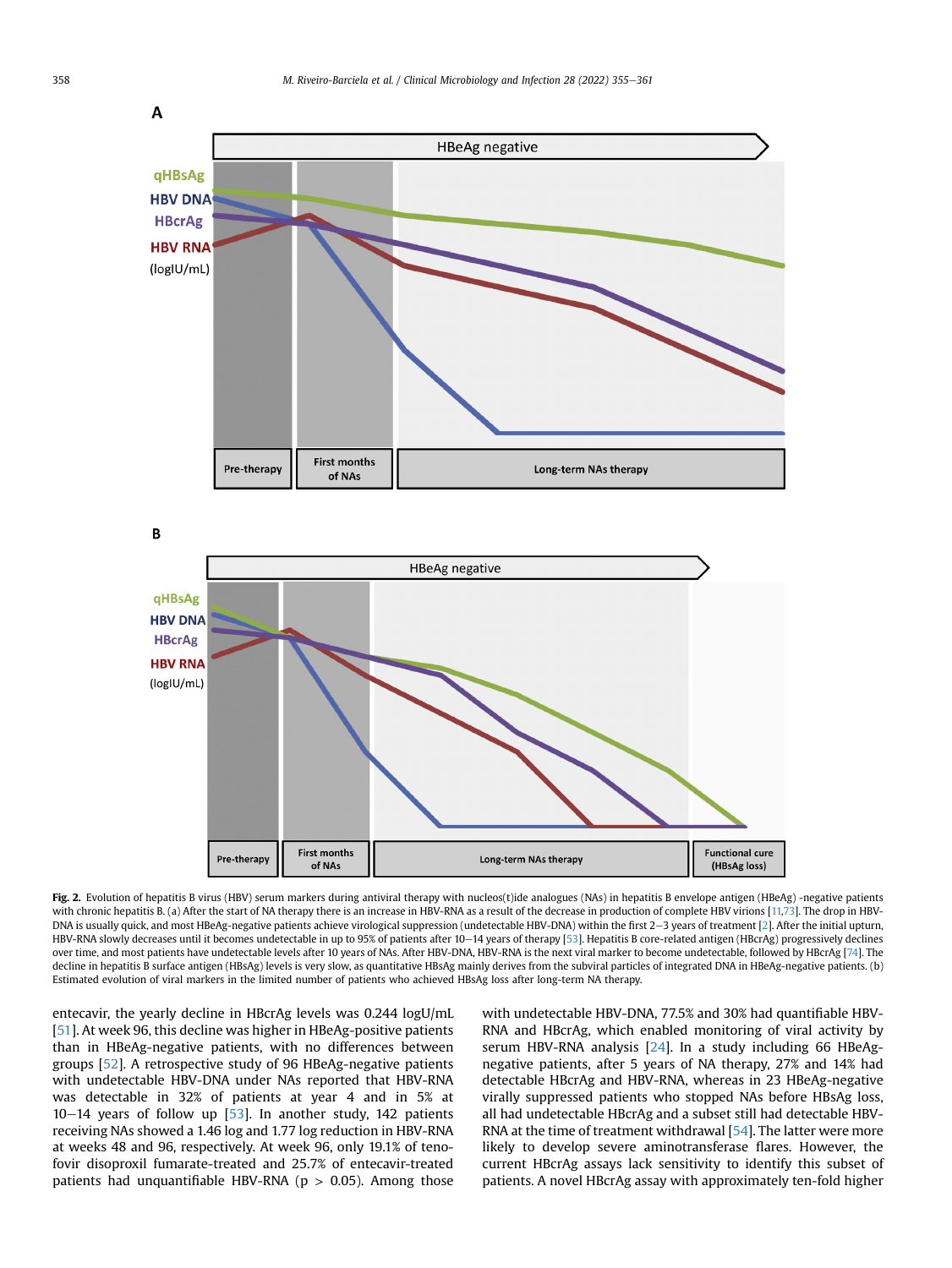sensitivity is still under development [[55](#page-6-15)]. In 279 HBeAg-positive patients with CHB treated with pegIFN regimens, an HBV-RNA decline during therapy was observed in 135 (52%) patients. This decline was associated with higher rates of sustained off-treatment response (HBV-DNA <2000 IU/mL and/or HBsAg loss), showing that an HBV-DNA decline without a concomitant HBsAg decline is associated with low rates of treatment response and HBsAg loss [\[56\]](#page-6-16).

# HBeAg seroconversion

Seroconversion to anti-HBe is an intermediate treatment end point for HBeAg-positive individuals with CHB and a precursor to achieving HBV functional cure [\[2\]](#page-5-1). In a multicentre study including 264 HBeAg-positive individuals with CHB, a higher qHBsAg value at baseline and an on-therapy qHBsAg decline were predictors of HBeAg loss at week 96 [\[57\]](#page-6-17). In HBeAg-positive patients treated with pegIFN, failure to achieve a qHBsAg decline of at least 20 000 IU/mL at week 24 was found to be a predictor of non-response and a therapy-stopping rule due to the low probability of subsequent HBeAg seroconversion [\[58\]](#page-6-18). Interestingly, although HBsAg composition differed between patients who achieved HBsAg loss during pegIFN, no significant differences were reported according to the accomplishment of HBeAg seroconversion [\[59\]](#page-6-7).

Concerning HBcrAg, in a large European study, HBcrAg >8.35 logU/mL at week 24 identified pegIFN non-responders, but it did not perform better than HBsAg >20 000 IU/mL as a stopping rule [\[60\]](#page-6-19), results that are in line with a previous study from Asia [\[61\]](#page-6-20). HBV-RNA has also been explored as a tool for early identification of HBeAg loss. In a cohort of 50 HBeAg-positive patients treated with NAs, HBV-RNA on-treatment kinetics strongly correlated with the likelihood of achieving HBeAg seroconversion [[62](#page-6-21)]. These results were replicated in an analysis of serum samples from 266 HBeAgpositive pegIFN-treated individuals [[63](#page-6-22)].

#### What is the optimal marker to guide discontinuation of NA therapy?

There is compelling evidence that HBV-DNA concentrations at completion of NA treatment are not helpful to predict the risk of relapse [\[64](#page-6-23)]. NA discontinuation is associated with a relatively high likelihood of HBsAg loss in some HBeAg-negative patients without cirrhosis. It has been suggested that the lower the HBsAg value, the greater the likelihood of HBsAg clearance [[65](#page-6-6)], particularly if HBsAg levels are below 100 IU/mL [\[66\]](#page-6-24). However, only a minority of NAtreated patients reach HBsAg concentrations of <2 logIU/mL at the end of treatment. Concerning qAnti-HBc, levels >1000 IU/mL at the end of NA therapy were associated with a seven-fold lower risk of clinical relapse in a prospective cohort of 1000 participants in China [[67\]](#page-6-9).

Another potentially useful marker is HBV-RNA. Wang et al. found that HBV-RNA detection in patients discontinuing NAs after at least 3 years of therapy was associated with a significant risk of viral rebound [\[11\]](#page-5-10). In addition, persistence of HBV-RNA has been associated with alanine transaminase flares after treatment discontinuation. In patients with high HBV-DNA levels, HBcrAg was undetectable in 29% of cases and HBV-RNA in 17%, even at baseline [\[54\]](#page-6-8). This points to an overall lack of sensitivity among these tests, particularly HBcrAg. An optimized HBcrAg assay available for research has shown ten-fold greater sensitivity than the previous technique and may overcome the current limitations of this test [\[68](#page-6-25)]. HBV-RNA tests still need to be validated in prospective studies comparing the performance of undetectable HBcrAg, HBV-RNA and HBsAg levels, individually and in combination [\[13](#page-5-12)]. Factors associated with a higher likelihood of achieving a sustained response after NA discontinuation are summarized in [Table 2](#page-4-0).

#### <span id="page-4-0"></span>Table 2

F[a](#page-4-1)ctors associated with clinical remission<sup>a</sup> or high likelihood of achieving HBsAg loss in non-cirrhotic HBeAg-negative patients who discontinue therapy with nucleos(t) ide analogues

| Baseline host factors       | HBV markers at the time<br>of therapy discontinuation                                           |
|-----------------------------|-------------------------------------------------------------------------------------------------|
| Young age<br>Caucasian race | $qHBsAg < 100$ IU/mL<br>HBV-RNA undetectable<br>HBcrAg undetectable<br>$qAnti-HBC < 1000$ IU/mL |

Abbreviations: HBcrAg, hepatitis B core-related antigen; HBeAg, hepatitis B envelope antigen; HBsAg, hepatitis B surface antigen; HBV, hepatitis B virus; qAnti-HBc, quantitative hepatitis B core protein antibody; qHBsAg, quantitative HBsAg.

<span id="page-4-1"></span><sup>a</sup> Clinical remission was defined as normal alanine transaminase levels and HBV-DNA levels <2000 IU/mL after therapy discontinuation.

#### New drugs

A reduction in qHBsAg level is used as the main end point in ongoing trials with new HBV drugs, particularly capsid assembly modulators, oligonucleotides, small interfering RNAs and nucleic acid polymers [\[48\]](#page-6-3). HBcrAg and HBV-RNA might also be targets of future therapies. Short treatments with a small interfering RNA, JNJ 3989 (three doses for 4 weeks) in virally suppressed patients resulted in a >1 log reduction in qHBsAg during treatment. HBsAg responders display greater reductions in HBcrAg and HBV-RNA [\[69\]](#page-6-26). Preliminary results on ARC-520, a small interfering RNA targeting cccDNA-derived transcription, suggest a reduction in antigen production driven by cccDNA in HBeAg-positive patients, with a smaller decline in qHBsAg compared with HBcrAg in HBeAgnegative patients [\[70\]](#page-6-27). A capsid assembly modulator, ABI-H0731 (Vebicorvir), administered with NAs in HBeAg-negative patients resulted in undetectable HBV-RNA in all individuals at week 24 [\[71\]](#page-6-28). Among naive HBeAg-positive patients with CHB, Vebicorvir plus NAs resulted in deeper on-treatment viral suppression than that achieved with NAs alone. Another capsid assembly modulator, JNJ 6379 (at either 75 mg or 250 mg), combined with NAs for 24 weeks has been evaluated in HBeAg-positive and HBeAgnegative patients [[72](#page-6-29)]. A stronger reduction in HBV-DNA and HBV-RNA was seen at week 24, with a limited effect on mean qHBsAg and HBeAg levels. The additional beneficial HBV-RNA suppression remains to be defined.

In summary, measurement of HBV-RNA and HBcrAg could be useful to monitor the effectiveness of therapy beyond HBV-DNA suppression, particularly in NA-treated patients, as theoretically NAs do not act on cccDNA or inhibit pre-genomic RNA transcription. HBV-RNA can also help to predict which patients are at high risk of HBV relapse after treatment discontinuation, and it has the potential to evaluate the efficacy of new HBV drugs.

In conclusion, enhanced strategies are of the essence to identify those HBV-infected individuals with a greater risk of developing complications, such as liver cirrhosis and HCC, and to monitor antiviral treatment. Viral markers are a promising alternative and have already proved useful in predicting poor outcomes in the natural history and treatment of HBV infection.

#### Transparency declaration

MB has received research grants from Gilead and has served as an advisor for Gilead, Bristol-Myers Squibb and Novartis. MRB has received research educational and/or travel grants from Gilead and has served as a speaker for Gilead and Grifols. JMP has received educational and/or travel grants from Gilead, Novartis, Pfizer, Accelerate, Astellas, ViiV, Janssen, MSD and Abbvie. Funding: The authors declare that they have received no funding for this study.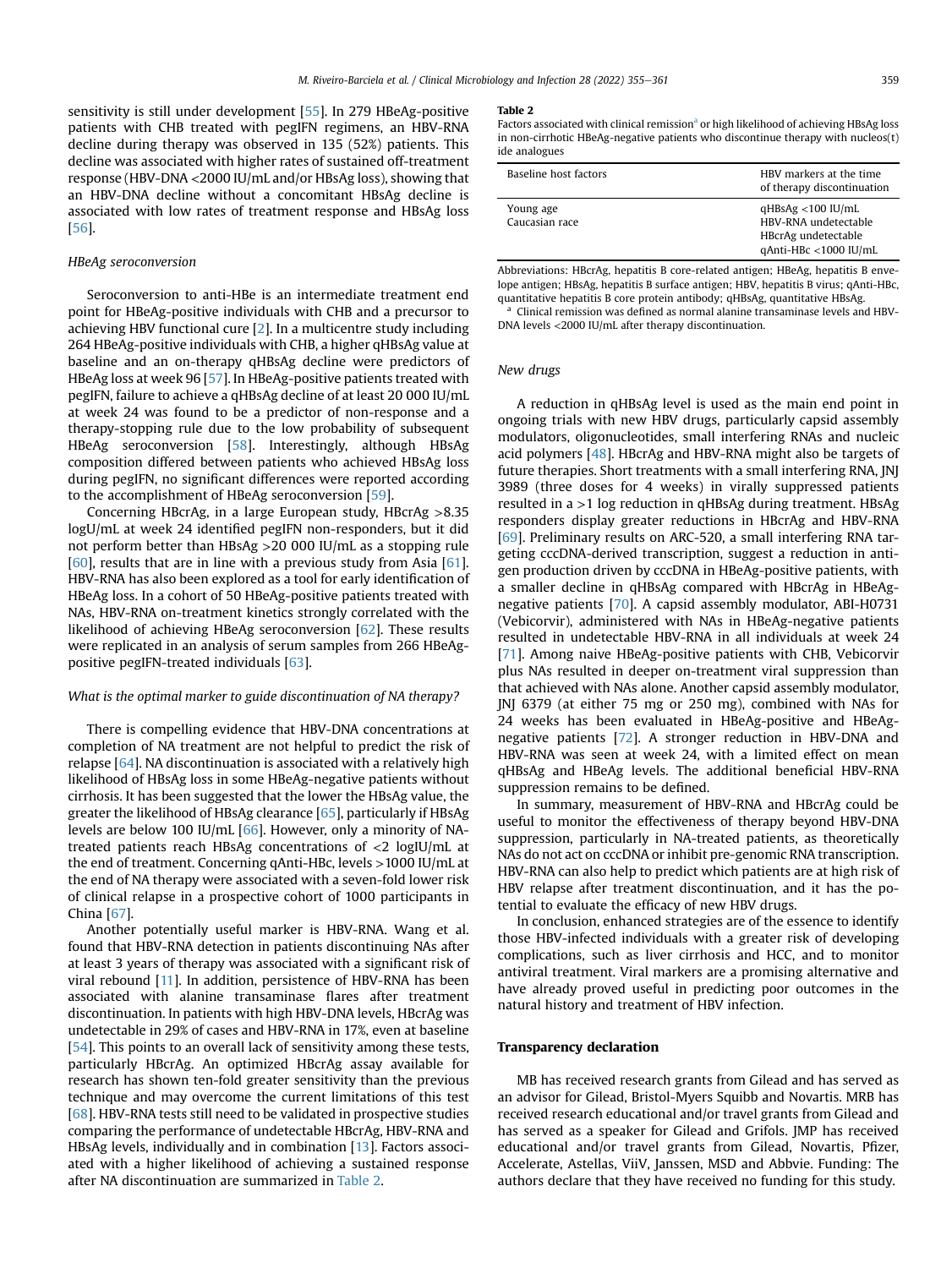### Author contributions

MB and MRB contributed to the conception and design of this review. MRB and MB performed the literature search and contributed to writing the first draft of this manuscript. JMP supervised the project. All authors approved the final manuscript version to be submitted.

# Access to data

Data that support this study are available from the corresponding author upon reasonable request.

### Acknowledgements

English writing support was provided by Celine Cavallo.

#### <span id="page-5-0"></span>References

- <span id="page-5-1"></span>[1] [Schweitzer A, Horn J, Mikolajczyk RT, Krause G, Ott JJ. Estimations of world](http://refhub.elsevier.com/S1198-743X(21)00622-4/sref1)[wide prevalence of chronic hepatitis B virus infection: a systematic review of](http://refhub.elsevier.com/S1198-743X(21)00622-4/sref1) [data published between 1965 and 2013. Lancet 2015;386:1546](http://refhub.elsevier.com/S1198-743X(21)00622-4/sref1)-[55](http://refhub.elsevier.com/S1198-743X(21)00622-4/sref1).
- <span id="page-5-2"></span>[EASL 2017 Clinical Practice Guidelines on the management of hepatitis B virus](http://refhub.elsevier.com/S1198-743X(21)00622-4/sref2) [infection. J Hepatol 2017;67:370](http://refhub.elsevier.com/S1198-743X(21)00622-4/sref2)-[98.](http://refhub.elsevier.com/S1198-743X(21)00622-4/sref2)
- <span id="page-5-3"></span>[3] [Fattovich G, Olivari N, Pasino M, D'Onofrio M, Martone E, Donato F. Long-term](http://refhub.elsevier.com/S1198-743X(21)00622-4/sref3) [outcome of chronic hepatitis B in Caucasian patients: mortality after 25 years.](http://refhub.elsevier.com/S1198-743X(21)00622-4/sref3) [Gut 2008;57:84](http://refhub.elsevier.com/S1198-743X(21)00622-4/sref3)-[90](http://refhub.elsevier.com/S1198-743X(21)00622-4/sref3).
- [4] [Fattovich G, Bortolotti F, Donato F. Natural history of chronic hepatitis B:](http://refhub.elsevier.com/S1198-743X(21)00622-4/sref4) [special emphasis on disease progression and prognostic factors. J Hepatol](http://refhub.elsevier.com/S1198-743X(21)00622-4/sref4) 2008:48:335-[52](http://refhub.elsevier.com/S1198-743X(21)00622-4/sref4).
- <span id="page-5-4"></span>[5] [Buti M, Riveiro-Barciela M, Rodríguez-Frías F, Tabernero D, Esteban R. Role of](http://refhub.elsevier.com/S1198-743X(21)00622-4/sref5) [biomarkers in guiding cure of viral hepatitis B. Semin Liver Dis 2020;40:](http://refhub.elsevier.com/S1198-743X(21)00622-4/sref5)  $49 - 60$  $49 - 60$
- <span id="page-5-5"></span>[6] [Papatheodoridis GV, Manesis EK, Manolakopoulos S, Elefsiniotis IS, Goulis J,](http://refhub.elsevier.com/S1198-743X(21)00622-4/sref6) [Giannousis J, et al. Is there a meaningful serum hepatitis B virus DNA cutoff](http://refhub.elsevier.com/S1198-743X(21)00622-4/sref6) [level for therapeutic decisions in hepatitis B e antigen-negative chronic](http://refhub.elsevier.com/S1198-743X(21)00622-4/sref6) [hepatitis B virus infection? Hepatology \(Baltimore, MD\) 2008;48:1451](http://refhub.elsevier.com/S1198-743X(21)00622-4/sref6)-[9](http://refhub.elsevier.com/S1198-743X(21)00622-4/sref6).
- <span id="page-5-6"></span>[7] [Chen CJ, Yang HI, Su J, Jen CL, You SL, Lu SN, et al. Risk of hepatocellular](http://refhub.elsevier.com/S1198-743X(21)00622-4/sref7) [carcinoma across a biological gradient of serum hepatitis B virus DNA level.](http://refhub.elsevier.com/S1198-743X(21)00622-4/sref7) [JAMA 2006;295:65](http://refhub.elsevier.com/S1198-743X(21)00622-4/sref7)-[73](http://refhub.elsevier.com/S1198-743X(21)00622-4/sref7).
- <span id="page-5-7"></span>[8] [Yang HI, Yuen MF, Chan HL, Han KH, Chen PJ, Kim DY, et al. Risk estimation for](http://refhub.elsevier.com/S1198-743X(21)00622-4/sref8) [hepatocellular carcinoma in chronic hepatitis B \(REACH-B\): development and](http://refhub.elsevier.com/S1198-743X(21)00622-4/sref8) [validation of a predictive score. Lancet Oncol 2011;12:568](http://refhub.elsevier.com/S1198-743X(21)00622-4/sref8)-[74.](http://refhub.elsevier.com/S1198-743X(21)00622-4/sref8)
- <span id="page-5-9"></span><span id="page-5-8"></span>[9] [Tong S, Revill P. Overview of hepatitis B viral replication and genetic vari](http://refhub.elsevier.com/S1198-743X(21)00622-4/sref9)ability. J Hepatol  $2016;64:54-16$ .
- [10] [Testoni B, Lebosse F, Scholtes C, Berby F, Miaglia C, Subic M, et al. Serum](http://refhub.elsevier.com/S1198-743X(21)00622-4/sref10) [hepatitis B core-related antigen \(HBcrAg\) correlates with covalently closed](http://refhub.elsevier.com/S1198-743X(21)00622-4/sref10) [circular DNA transcriptional activity in chronic hepatitis B patients. J Hepatol](http://refhub.elsevier.com/S1198-743X(21)00622-4/sref10) 2019:70:615-[25](http://refhub.elsevier.com/S1198-743X(21)00622-4/sref10).
- <span id="page-5-10"></span>[11] [Wang J, Shen T, Huang X, Kumar GR, Chen X, Zeng Z, et al. Serum hepatitis B](http://refhub.elsevier.com/S1198-743X(21)00622-4/sref11) [virus RNA is encapsidated pregenome RNA that may be associated with](http://refhub.elsevier.com/S1198-743X(21)00622-4/sref11) [persistence of viral infection and rebound. J Hepatol 2016;65:700](http://refhub.elsevier.com/S1198-743X(21)00622-4/sref11)-[10.](http://refhub.elsevier.com/S1198-743X(21)00622-4/sref11)
- <span id="page-5-11"></span>[12] [Liu S, Zhou B, Valdes JD, Sun J, Guo H. Serum hepatitis B virus RNA: a new](http://refhub.elsevier.com/S1198-743X(21)00622-4/sref12) [potential biomarker for chronic hepatitis B virus infection. Hepatology \(Bal](http://refhub.elsevier.com/S1198-743X(21)00622-4/sref12)[timore, MD\) 2019;69:1816](http://refhub.elsevier.com/S1198-743X(21)00622-4/sref12)-[27.](http://refhub.elsevier.com/S1198-743X(21)00622-4/sref12)
- <span id="page-5-12"></span>[13] [Butler EK, Gersch J, McNamara A, Luk KC, Holzmayer V, de Medina M, et al.](http://refhub.elsevier.com/S1198-743X(21)00622-4/sref13) [Hepatitis B virus serum DNA and RNA levels in nucleos\(t\)ide analog-treated or](http://refhub.elsevier.com/S1198-743X(21)00622-4/sref13) [untreated patients during chronic and acute infection. Hepatology \(Baltimore,](http://refhub.elsevier.com/S1198-743X(21)00622-4/sref13) MD) 2018:68:2106-[17.](http://refhub.elsevier.com/S1198-743X(21)00622-4/sref13)
- [14] [Rydell GE, Prakash K, Larsson SB, Skoglund C, Ringlander J, Andersson M, et al.](http://refhub.elsevier.com/S1198-743X(21)00622-4/sref14) Quantifi[cation of viral RNA in multiple pieces of explant liver tissue shows](http://refhub.elsevier.com/S1198-743X(21)00622-4/sref14) [distinct focal differences of hepatitis B infection. J Infect Dis 2021. epub ahead](http://refhub.elsevier.com/S1198-743X(21)00622-4/sref14) [of print](http://refhub.elsevier.com/S1198-743X(21)00622-4/sref14).
- [15] Bazinet M, Anderson M, Pântea V, Placinta G, Moscalu I, Cebotarescu V, et al. Analysis of HBsAg immunocomplexes and cccDNA activity during and persisting after NAP-based therapy. Hepatol Comm 2021;5:1873-87. [https://](https://doi.org/10.1002/hep4.1767) [doi.org/10.1002/hep4.1767.](https://doi.org/10.1002/hep4.1767)
- <span id="page-5-13"></span>[16] [Brunetto MR, Oliveri F, Colombatto P, Moriconi F, Ciccorossi P, Coco B, et al.](http://refhub.elsevier.com/S1198-743X(21)00622-4/sref16) [Hepatitis B surface antigen serum levels help to distinguish active from](http://refhub.elsevier.com/S1198-743X(21)00622-4/sref16) [inactive hepatitis B virus genotype D carriers. Gastroenterology 2010;139:](http://refhub.elsevier.com/S1198-743X(21)00622-4/sref16)  $483 - 90.$  $483 - 90.$  $483 - 90.$  $483 - 90.$
- <span id="page-5-14"></span>[17] [Jaroszewicz J, Calle Serrano B, Wursthorn K, Deterding K, Schlue J, Raupach R,](http://refhub.elsevier.com/S1198-743X(21)00622-4/sref17) [et al. Hepatitis B surface antigen \(HBsAg\) levels in the natural history of hepatitis](http://refhub.elsevier.com/S1198-743X(21)00622-4/sref17) [B virus \(HBV\)-infection: a European perspective. J Hepatol 2010;52:514](http://refhub.elsevier.com/S1198-743X(21)00622-4/sref17)–[22.](http://refhub.elsevier.com/S1198-743X(21)00622-4/sref17)
- <span id="page-5-15"></span>[18] [Riveiro-Barciela M, Bes M, Rodriguez-Frias F, Tabernero D, Ruiz A, Casillas R,](http://refhub.elsevier.com/S1198-743X(21)00622-4/sref18) [et al. Serum hepatitis B core-related antigen is more accurate than hepatitis B](http://refhub.elsevier.com/S1198-743X(21)00622-4/sref18) [surface antigen to identify inactive carriers, regardless of hepatitis B virus](http://refhub.elsevier.com/S1198-743X(21)00622-4/sref18) [genotype. Clin Microbiol Infect 2017;23:860](http://refhub.elsevier.com/S1198-743X(21)00622-4/sref18)-[7](http://refhub.elsevier.com/S1198-743X(21)00622-4/sref18).
- <span id="page-5-16"></span>[19] [Pfefferkorn M, Bohm S, Schott T, Deichsel D, Bremer CM, Schroder K, et al.](http://refhub.elsevier.com/S1198-743X(21)00622-4/sref19) Quantifi[cation of large and middle proteins of hepatitis B virus surface antigen](http://refhub.elsevier.com/S1198-743X(21)00622-4/sref19) [\(HBsAg\) as a novel tool for the identi](http://refhub.elsevier.com/S1198-743X(21)00622-4/sref19)fication of inactive HBV carriers. Gut  $2018:67:2045-53.$  $2018:67:2045-53.$  $2018:67:2045-53.$
- <span id="page-5-17"></span>[20] [Brunetto MR, Carey I, Maasoumy B, Marcos-Fosch C, Boonstra A, Caviglia GP,](http://refhub.elsevier.com/S1198-743X(21)00622-4/sref20) [et al. Incremental value of HBcrAg to classify 1582 HBeAg-negative in](http://refhub.elsevier.com/S1198-743X(21)00622-4/sref20)[dividuals in chronic infection without liver disease or hepatitis. Aliment](http://refhub.elsevier.com/S1198-743X(21)00622-4/sref20) Pharmacol Ther 2021:53:733-[44.](http://refhub.elsevier.com/S1198-743X(21)00622-4/sref20)
- <span id="page-5-18"></span>[21] [Yoshida K, Desbiolles A, Feldman SF, Ahn SH, Alidjinou EK, Atsukawa M, et al.](http://refhub.elsevier.com/S1198-743X(21)00622-4/sref21) [Hepatitis B core-related antigen to indicate high viral load: systematic review](http://refhub.elsevier.com/S1198-743X(21)00622-4/sref21) [and meta-analysis of 10,397 individual participants. Clin Gastroenterol Hep](http://refhub.elsevier.com/S1198-743X(21)00622-4/sref21)atol  $2021;19:46-60.$ e8.
- <span id="page-5-19"></span>[22] Ghany MG, King WC, Lisker-Melman M, Lok AS, Terrault N, Janssen HLA, et al. Comparison of novel biomarkers with conventional HBV markers among untreated adults with chronic hepatitis B in North America. Hepatology 2021;74:2395-409. <https://doi.org/10.1002/hep.32018>.
- <span id="page-5-20"></span>[23] [Wang J, Yu Y, Li G, Shen C, Li J, Chen S, et al. Natural history of serum HBV-RNA](http://refhub.elsevier.com/S1198-743X(21)00622-4/sref23) [in chronic HBV infection. J Viral Hepat 2018;25:1038](http://refhub.elsevier.com/S1198-743X(21)00622-4/sref23)-[47.](http://refhub.elsevier.com/S1198-743X(21)00622-4/sref23)
- <span id="page-5-21"></span>[24] [Mak LY, Cloherty G, Wong DK, Gersch J, Seto WK, Fung J, et al. HBV RNA](http://refhub.elsevier.com/S1198-743X(21)00622-4/sref24) profi[les in patients with chronic hepatitis B under different disease phases](http://refhub.elsevier.com/S1198-743X(21)00622-4/sref24) [and antiviral therapy. Hepatology \(Baltimore, MD\) 2021;73:2167](http://refhub.elsevier.com/S1198-743X(21)00622-4/sref24)-[79](http://refhub.elsevier.com/S1198-743X(21)00622-4/sref24).
- <span id="page-5-22"></span>[25] [Song LW, Liu PG, Liu CJ, Zhang TY, Cheng XD, Wu HL, et al. Quantitative](http://refhub.elsevier.com/S1198-743X(21)00622-4/sref25) [hepatitis B core antibody levels in the natural history of hepatitis B virus](http://refhub.elsevier.com/S1198-743X(21)00622-4/sref25) infection. Clin Microbiol Infect  $2015:21:197-203$  $2015:21:197-203$ .
- <span id="page-5-23"></span>[26] [Yuan Q, Song LW, Cavallone D, Moriconi F, Cherubini B, Colombatto P, et al.](http://refhub.elsevier.com/S1198-743X(21)00622-4/sref26) [Total hepatitis B core antigen antibody, a quantitative non-invasive marker of](http://refhub.elsevier.com/S1198-743X(21)00622-4/sref26) [hepatitis B virus induced liver disease. PloS One 2015;10:e0130209.](http://refhub.elsevier.com/S1198-743X(21)00622-4/sref26)
- <span id="page-5-24"></span>[27] [EASL-EORTC clinical practice guidelines: management of hepatocellular car](http://refhub.elsevier.com/S1198-743X(21)00622-4/sref27)cinoma. J Hepatol  $2021;56:908-43$  $2021;56:908-43$ .
- <span id="page-5-25"></span>[28] [Yuen MF, Tanaka Y, Fong DY, Fung J, Wong DK, Yuen JC, et al. Independent risk](http://refhub.elsevier.com/S1198-743X(21)00622-4/sref28) [factors and predictive score for the development of hepatocellular carcinoma](http://refhub.elsevier.com/S1198-743X(21)00622-4/sref28) [in chronic hepatitis B. J Hepatol 2009;50:80](http://refhub.elsevier.com/S1198-743X(21)00622-4/sref28)-[8](http://refhub.elsevier.com/S1198-743X(21)00622-4/sref28).
- <span id="page-5-26"></span>[29] [Jung KS, Kim SU, Ahn SH, Park YN, Kim DY, Park JY, et al. Risk assessment of hepatitis B](http://refhub.elsevier.com/S1198-743X(21)00622-4/sref29) [virus-related hepatocellular carcinoma development using liver stiffness measure](http://refhub.elsevier.com/S1198-743X(21)00622-4/sref29)[ment \(FibroScan\). Hepatology \(Baltimore, MD\) 2011;53:885](http://refhub.elsevier.com/S1198-743X(21)00622-4/sref29)-[94.](http://refhub.elsevier.com/S1198-743X(21)00622-4/sref29)
- <span id="page-5-27"></span>[30] [Tseng TC, Liu CJ, Yang HC, Su TH, Wang CC, Chen CL, et al. High levels of](http://refhub.elsevier.com/S1198-743X(21)00622-4/sref30) [hepatitis B surface antigen increase risk of hepatocellular carcinoma in pa](http://refhub.elsevier.com/S1198-743X(21)00622-4/sref30)[tients with low HBV load. Gastroenterology 2012;142:1140](http://refhub.elsevier.com/S1198-743X(21)00622-4/sref30)-[1149.e3. quiz](http://refhub.elsevier.com/S1198-743X(21)00622-4/sref30) [e13-4.](http://refhub.elsevier.com/S1198-743X(21)00622-4/sref30)
- <span id="page-5-28"></span>[31] [Liu WR, Tian MX, Jin L, Yang LX, Ding ZB, Shen YH, et al. High levels of hep](http://refhub.elsevier.com/S1198-743X(21)00622-4/sref31)[atitis B surface antigen are associated with poorer survival and early recur](http://refhub.elsevier.com/S1198-743X(21)00622-4/sref31)[rence of hepatocellular carcinoma in patients with low hepatitis B viral loads.](http://refhub.elsevier.com/S1198-743X(21)00622-4/sref31) [Ann Surg Oncol 2015;22:843](http://refhub.elsevier.com/S1198-743X(21)00622-4/sref31)-[50](http://refhub.elsevier.com/S1198-743X(21)00622-4/sref31).
- <span id="page-5-29"></span>[32] [Huang G, Lau WY, Zhou WP, Shen F, Pan ZY, Yuan SX, et al. Prediction of](http://refhub.elsevier.com/S1198-743X(21)00622-4/sref32) [hepatocellular carcinoma recurrence in patients with low hepatitis B virus](http://refhub.elsevier.com/S1198-743X(21)00622-4/sref32) [DNA levels and high preoperative hepatitis B surface antigen levels. JAMA](http://refhub.elsevier.com/S1198-743X(21)00622-4/sref32) [Surg 2014;149:519](http://refhub.elsevier.com/S1198-743X(21)00622-4/sref32)-[27](http://refhub.elsevier.com/S1198-743X(21)00622-4/sref32).
- <span id="page-5-30"></span>[33] [Tada T, Kumada T, Toyoda H, Kiriyama S, Tanikawa M, Hisanaga Y, et al.](http://refhub.elsevier.com/S1198-743X(21)00622-4/sref33) [HBcrAg predicts hepatocellular carcinoma development: an analysis using](http://refhub.elsevier.com/S1198-743X(21)00622-4/sref33) [time-dependent receiver operating characteristics. J Hepatol 2016;65:48](http://refhub.elsevier.com/S1198-743X(21)00622-4/sref33)-[56](http://refhub.elsevier.com/S1198-743X(21)00622-4/sref33)
- <span id="page-5-31"></span>[34] [Tseng TC, Liu CJ, Hsu CY, Hong CM, Su TH, Yang WT, et al. High level of](http://refhub.elsevier.com/S1198-743X(21)00622-4/sref34) [hepatitis B core-related antigen associated with increased risk of hepatocel](http://refhub.elsevier.com/S1198-743X(21)00622-4/sref34)[lular carcinoma in patients with chronic HBV infection of intermediate viral](http://refhub.elsevier.com/S1198-743X(21)00622-4/sref34) [load. Gastroenterology 2019;157:1518](http://refhub.elsevier.com/S1198-743X(21)00622-4/sref34)-[1529.e3.](http://refhub.elsevier.com/S1198-743X(21)00622-4/sref34)
- <span id="page-5-32"></span>[35] [Yu J, Ye Y, Liu J, Xu Y, Lou B, Zhu J, et al. The role of hepatitis B core-related](http://refhub.elsevier.com/S1198-743X(21)00622-4/sref35) [antigen in predicting hepatitis B virus recurrence after liver transplantation.](http://refhub.elsevier.com/S1198-743X(21)00622-4/sref35) [Aliment Pharmacol Ther 2019;50:1025](http://refhub.elsevier.com/S1198-743X(21)00622-4/sref35)-[36.](http://refhub.elsevier.com/S1198-743X(21)00622-4/sref35)
- <span id="page-5-33"></span>[36] [Hosaka T, Suzuki F, Kobayashi M, Hirakawa M, Kawamura Y, Yatsuji H, et al.](http://refhub.elsevier.com/S1198-743X(21)00622-4/sref36) [HBcrAg is a predictor of post-treatment recurrence of hepatocellular carci](http://refhub.elsevier.com/S1198-743X(21)00622-4/sref36)[noma during antiviral therapy. Liver Int 2010;30:1461](http://refhub.elsevier.com/S1198-743X(21)00622-4/sref36)-[70](http://refhub.elsevier.com/S1198-743X(21)00622-4/sref36).
- <span id="page-5-34"></span>[37] Halgand B, Desterke C, Rivière L, Fallot G, Sebagh M, Calderaro J, et al. Hep[atitis B virus pregenomic RNA in hepatocellular carcinoma: a nosological and](http://refhub.elsevier.com/S1198-743X(21)00622-4/sref37) [prognostic determinant. Hepatology \(Baltimore, MD\) 2018;67:86](http://refhub.elsevier.com/S1198-743X(21)00622-4/sref37)-[96](http://refhub.elsevier.com/S1198-743X(21)00622-4/sref37).
- <span id="page-5-35"></span>[38] [Breitkreutz R, Zhang W, Lee M, Hoffmann A, Tokus M, Su Q, et al. Hepatitis B](http://refhub.elsevier.com/S1198-743X(21)00622-4/sref38) [virus nucleic acids circulating in the blood: distinct patterns in HBs carriers](http://refhub.elsevier.com/S1198-743X(21)00622-4/sref38) [with hepatocellular carcinoma. Ann NY Acad Sci 2001;945:195](http://refhub.elsevier.com/S1198-743X(21)00622-4/sref38)-[206](http://refhub.elsevier.com/S1198-743X(21)00622-4/sref38)
- <span id="page-5-36"></span>[39] [Chu CM, Liaw YF. Hepatitis B surface antigen seroclearance during chronic](http://refhub.elsevier.com/S1198-743X(21)00622-4/sref39) [HBV infection. Antivir Ther 2010;15:133](http://refhub.elsevier.com/S1198-743X(21)00622-4/sref39)-[43](http://refhub.elsevier.com/S1198-743X(21)00622-4/sref39).
- <span id="page-5-37"></span>[40] [Tseng TC, Liu CJ, Su TH, Wang CC, Chen CL, Chen PJ, et al. Serum hepatitis B](http://refhub.elsevier.com/S1198-743X(21)00622-4/sref40) [surface antigen levels predict surface antigen loss in hepatitis B e antigen](http://refhub.elsevier.com/S1198-743X(21)00622-4/sref40) [seroconverters. Gastroenterology 2011;141:525.e1](http://refhub.elsevier.com/S1198-743X(21)00622-4/sref40)-[2](http://refhub.elsevier.com/S1198-743X(21)00622-4/sref40).
- <span id="page-5-38"></span>[41] [Chan HL, Wong GL, Tse CH, Chan HY, Wong VW. Viral determinants of hep](http://refhub.elsevier.com/S1198-743X(21)00622-4/sref41)[atitis B surface antigen seroclearance in hepatitis B e antigen-negative chronic](http://refhub.elsevier.com/S1198-743X(21)00622-4/sref41) [hepatitis B patients. J Infect Dis 2011;204:408](http://refhub.elsevier.com/S1198-743X(21)00622-4/sref41)-[14](http://refhub.elsevier.com/S1198-743X(21)00622-4/sref41).
- <span id="page-5-39"></span>[42] [Chan HL, Wong VW, Wong GL, Tse CH, Chan HY, Sung JJ. A longitudinal study](http://refhub.elsevier.com/S1198-743X(21)00622-4/sref42) [on the natural history of serum hepatitis B surface antigen changes in chronic](http://refhub.elsevier.com/S1198-743X(21)00622-4/sref42) [hepatitis B. Hepatology \(Baltimore, MD\) 2010;52:1232](http://refhub.elsevier.com/S1198-743X(21)00622-4/sref42)-[41](http://refhub.elsevier.com/S1198-743X(21)00622-4/sref42).
- <span id="page-5-40"></span>[43] [Seto WK, Wong DK, Fung J, Hung IF, Fong DY, Yuen JC, et al. A large case](http://refhub.elsevier.com/S1198-743X(21)00622-4/sref43)[control study on the predictability of hepatitis B surface antigen levels three](http://refhub.elsevier.com/S1198-743X(21)00622-4/sref43) [years before hepatitis B surface antigen seroclearance. Hepatology \(Baltimore,](http://refhub.elsevier.com/S1198-743X(21)00622-4/sref43) [MD\) 2012;56:812](http://refhub.elsevier.com/S1198-743X(21)00622-4/sref43)-[9](http://refhub.elsevier.com/S1198-743X(21)00622-4/sref43).
- <span id="page-5-41"></span>[44] [Seto WK, Wong DK, Fung J, Huang FY, Liu KS, Lai CL, et al. Linearized hepatitis](http://refhub.elsevier.com/S1198-743X(21)00622-4/sref44) [B surface antigen and hepatitis B core-related antigen in the natural history of](http://refhub.elsevier.com/S1198-743X(21)00622-4/sref44) [chronic hepatitis B. Clin Microbiol Infect 2014;20:1173](http://refhub.elsevier.com/S1198-743X(21)00622-4/sref44)-[80.](http://refhub.elsevier.com/S1198-743X(21)00622-4/sref44)